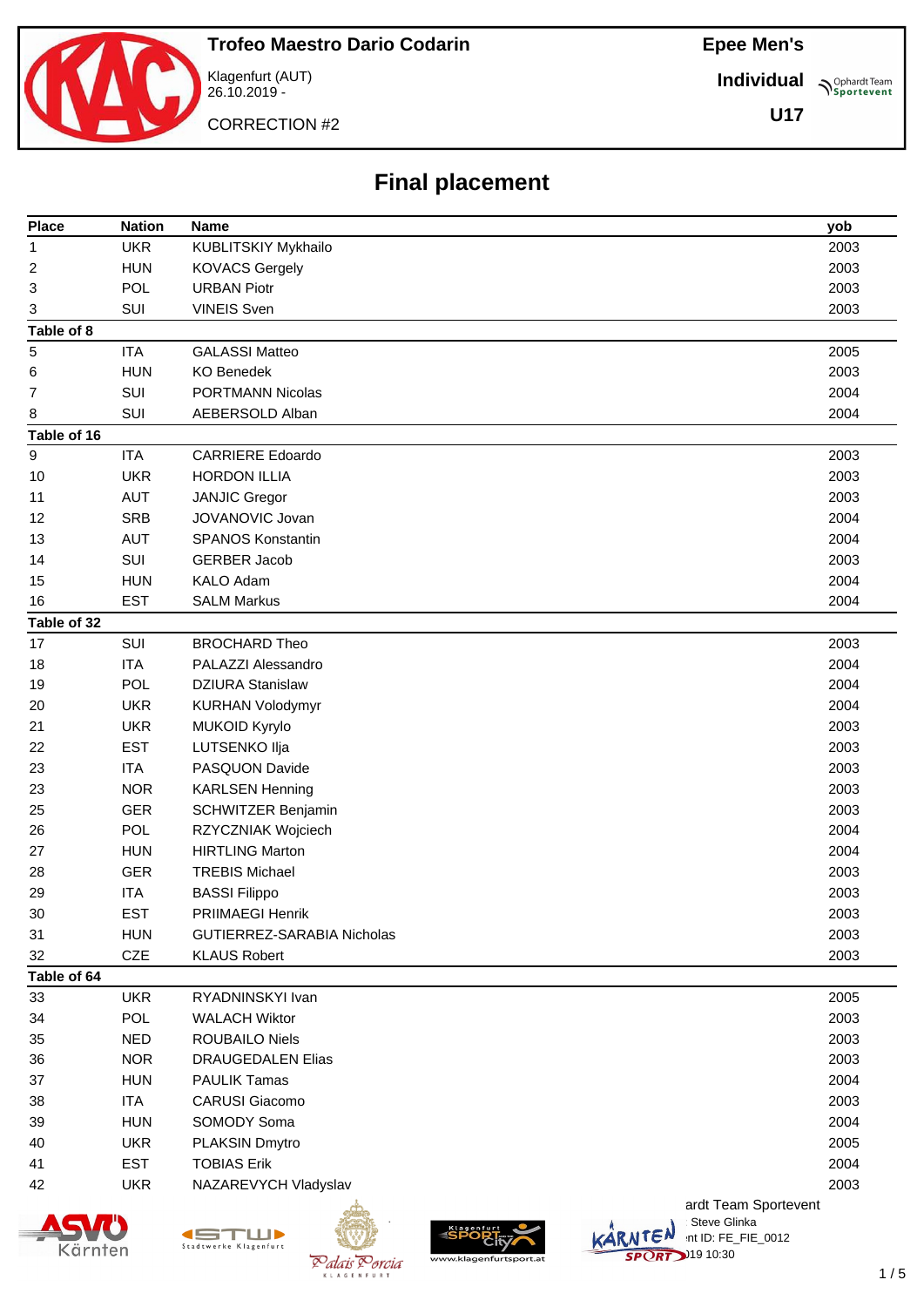**Individual**

**U17**

**Sportevent** 



Klagenfurt (AUT) 26.10.2019 - CORRECTION #2



**Place Nation Name yob** GBR JONES Hal 2003 SRB PLANOJEVIC Jakov 2004 SUI FAVRE Aurele 2004 GER EBERHARDT Max 2003 UKR OPANASENKO Andrii 2003

| oo | FUL        | URDAN PAWEI                 |            |         |                      | zuus |
|----|------------|-----------------------------|------------|---------|----------------------|------|
| 68 | ROU        | ZARNESCU Tudor              |            |         |                      | 2003 |
| 70 | <b>ROU</b> | <b>MIRICA Florin</b>        |            |         |                      | 2004 |
| 71 | <b>UKR</b> | SAMOILOV Roman              |            |         |                      | 2004 |
| 72 | <b>EST</b> | TAFENAU kasper              |            |         |                      | 2003 |
| 73 | <b>AUT</b> | <b>RANKL Florian</b>        |            |         |                      | 2003 |
| 74 | <b>POL</b> | <b>KITLINSKI Bartosz</b>    |            |         |                      | 2003 |
| 75 | <b>GER</b> | <b>BUELAU Matthew</b>       |            |         |                      | 2005 |
| 76 | <b>GER</b> | <b>KELPE Bendix</b>         |            |         |                      | 2003 |
| 77 | <b>CZE</b> | <b>COUFAL Frantisek</b>     |            |         |                      | 2003 |
| 78 | <b>HUN</b> | <b>FARKAS Peter</b>         |            |         |                      | 2003 |
| 78 | <b>ITA</b> | CHECCO Filippo              |            |         |                      | 2005 |
| 80 | <b>POL</b> | GLINKA Jan                  |            |         |                      | 2004 |
| 81 | <b>HUN</b> | <b>NEMETH Zeteny</b>        |            |         |                      | 2004 |
| 82 | SUI        | <b>VALLEE Tancrede</b>      |            |         |                      | 2003 |
| 83 | <b>ROU</b> | <b>SEBESAN Claus</b>        |            |         |                      | 2003 |
| 84 | <b>CRO</b> | PLESE Jakov                 |            |         |                      | 2003 |
| 85 | <b>POL</b> | WESOLOWSKI Mikolaj          |            |         |                      | 2004 |
| 86 | <b>POL</b> | <b>GORCZANSKI Tymoteusz</b> |            |         |                      | 2003 |
| 87 | <b>HUN</b> | KO Agoston                  |            |         |                      | 2005 |
| 88 | <b>ITA</b> | <b>PULITI Lucio</b>         |            |         |                      | 2005 |
| 89 | <b>HUN</b> | <b>CSABAI Mate</b>          |            |         |                      | 2003 |
| 89 | <b>ROU</b> | <b>MARGHESCU Rares</b>      |            |         |                      | 2005 |
|    |            |                             |            |         | ardt Team Sportevent |      |
|    |            |                             | Klagenfurt |         | Steve Glinka         |      |
|    | Kärnten    | Klagenfurt                  |            | KARNTEN | int ID: FE_FIE_0012  |      |





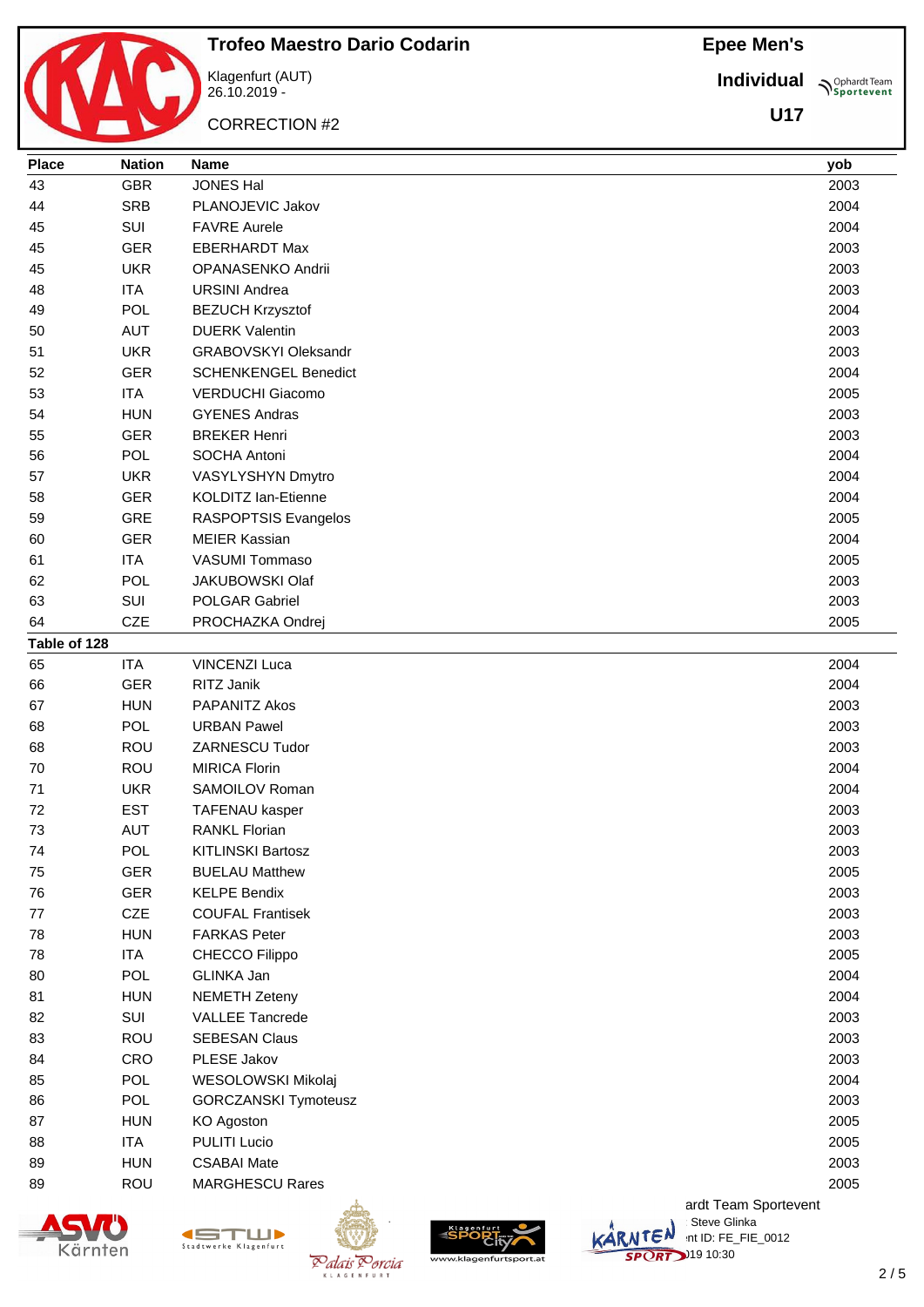**Individual Supplemant** Team

**U17**



# **Trofeo Maestro Dario Codarin**

Klagenfurt (AUT) 26.10.2019 -

CORRECTION #2

| <b>Place</b> | <b>Nation</b> | <b>Name</b>                  | yob  |
|--------------|---------------|------------------------------|------|
| 89           | <b>HUN</b>    | <b>KEMECSEI Kornel</b>       | 2004 |
| 89           | CZE           | <b>MACHEK Krystof</b>        | 2003 |
| 93           | <b>ITA</b>    | PERUGINI Alessandro          | 2003 |
| 94           | SUI           | <b>COLLENBERG Tito</b>       | 2003 |
| 94           | <b>AUT</b>    | <b>HARTMANN Sven</b>         | 2004 |
| 96           | <b>HUN</b>    | <b>HUTAS Barna</b>           | 2004 |
| 97           | CZE           | MATOUSEK David               | 2004 |
| 98           | <b>POL</b>    | MARCZAK Wojciech             | 2005 |
| 98           | <b>CZE</b>    | KOTALA Jan                   | 2004 |
| 100          | <b>CZE</b>    | <b>NOVAK Martin</b>          | 2004 |
| 101          | <b>POL</b>    | KAZMIERSKI Maciej            | 2003 |
| 102          | <b>GER</b>    | STANGE Jakob                 | 2005 |
| 103          | <b>GER</b>    | KOZIELSKI Kevin              | 2004 |
| 104          | <b>GER</b>    | SPIERZAK Lorenz              | 2004 |
| 105          | <b>GER</b>    | <b>MORLANG Nick</b>          | 2005 |
| 106          | <b>ROU</b>    | <b>NISTOR Horia</b>          | 2004 |
| 107          | <b>POL</b>    | <b>MOREK Kacper</b>          | 2003 |
| 108          | <b>ITA</b>    | <b>BONELLI Tommaso</b>       | 2004 |
| 109          | SUI           | <b>MOSER Dominik</b>         | 2004 |
| 110          | <b>ITA</b>    | <b>NICOLI Pietro</b>         | 2003 |
| 111          | <b>ITA</b>    | <b>DENICOLAI Samuele</b>     | 2004 |
| 112          | SUI           | <b>HUERLIMANN David</b>      | 2004 |
| 113          | <b>HUN</b>    | MERCZ Adam                   | 2003 |
| 114          | <b>UKR</b>    | <b>BONDAREV Danyil</b>       | 2003 |
| 115          | ROU           | <b>BURGHELEA Andrei</b>      | 2004 |
| 116          | <b>ITA</b>    | <b>COMOLATTI Michele Pio</b> | 2003 |
| 117          | ROU           | PAPP Andrei                  | 2004 |
| 118          | SUI           | RAMUZ Jeremy                 | 2003 |
| 119          | <b>EST</b>    | NOVOSELTSEV Ivan             | 2004 |
| 120          | <b>ROU</b>    | <b>SCARLAT Cris</b>          | 2004 |
| 121          | SUI           | <b>ORLANDO Noe</b>           | 2004 |
| 122          | <b>POL</b>    | <b>FILEK Ireneusz</b>        | 2005 |
| 123          | GER           | <b>BOORZ Jonas</b>           | 2003 |
| 124          | <b>GER</b>    | <b>NAGEL Keanu</b>           | 2003 |
| 125          | CZE           | LANDOVSKY Matyas             | 2003 |
| 126          | <b>GER</b>    | <b>VOGEL Vince</b>           | 2004 |
| 127          | <b>SRB</b>    | <b>DJUROVIC Milos</b>        | 2004 |
| 128          | <b>NOR</b>    | <b>BAKKE Alexander</b>       | 2003 |
| Table of 256 |               |                              |      |
| 129          | <b>ITA</b>    | PATRONE Alex                 | 2004 |
| 130          | <b>NOR</b>    | <b>KRASIKOVAS Emilis</b>     | 2005 |
| 131          | POL           | <b>KUREK Jakub</b>           | 2004 |
| 132          | <b>CZE</b>    | STEMPEL Jan                  | 2003 |
| 133          | <b>SLO</b>    | STURMBELJ Viktor             | 2003 |
| 133          | CZE           | <b>STIRBER Sebastian</b>     | 2004 |
| 135          | <b>EST</b>    | <b>ALTUNIN Valentin</b>      | 2004 |
| 136          | <b>ROU</b>    | <b>BACIU Stefan</b>          | 2004 |
| 137          | CRO           | SOUREK Karlo                 | 2005 |
| 138          | <b>NOR</b>    | <b>EIKANGER Olav</b>         | 2003 |





K L A G E N F





ardt Team Sportevent **License: Steve Glinka**  $\overline{\mathsf{L}}\mathsf{C}^{\mathsf{N}}$  int ID: FE\_FIE\_0012 **SPORT** 10:30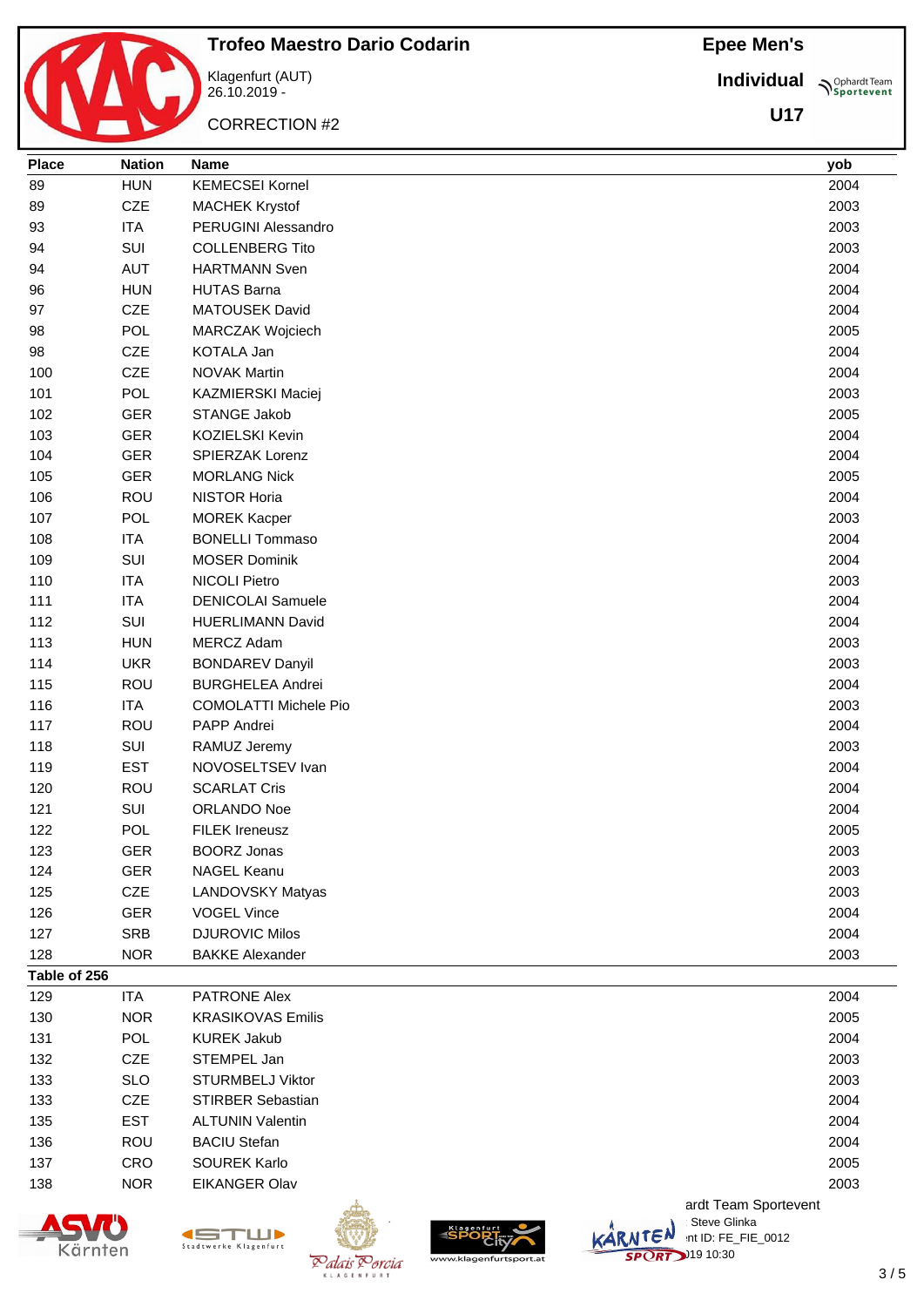**Individual Sportevent** 

**U17**



Klagenfurt (AUT) 26.10.2019 - CORRECTION #2

**Trofeo Maestro Dario Codarin**

| 139                | <b>SLO</b> | PAVLIN Jakob                  | 2005 |
|--------------------|------------|-------------------------------|------|
| 140                | CZE        | <b>KRAL Jiri</b>              | 2004 |
| 140                | <b>ITA</b> | CONVERTINI Iacopo             | 2005 |
| 142                | <b>POL</b> | <b>OLEJNICZAK Kamil</b>       | 2004 |
| 143                | <b>NOR</b> | <b>WALLE Henrik</b>           | 2004 |
| 144                | <b>AUT</b> | <b>RIEDE Stefan</b>           | 2004 |
| 145                | CZE        | POHNAN Krystof                | 2004 |
| 146                | <b>HUN</b> | <b>FARKAS Domos</b>           | 2003 |
| 147                | <b>AUT</b> | PANKRATZ Josua                | 2003 |
| 148                | <b>NOR</b> | <b>DRAUGEDALEN Emil</b>       | 2005 |
| 149                | QAT        | AL-FADAAQ Jaber               | 2005 |
| 150                | QAT        | ZAKI Adam                     | 2003 |
| 151                | <b>HUN</b> | <b>BORCSOK Koppany</b>        | 2005 |
| 152                | <b>AUT</b> | <b>KOHLWEG Marwin</b>         | 2005 |
| 153                | <b>CRO</b> | SIMUNKOVIC Marko              | 2005 |
| 154                | <b>SVK</b> | SVABY Jakub                   | 2003 |
| 155                | CZE        | <b>VESELY Vojtech</b>         | 2004 |
| 156                | <b>GRE</b> | <b>SALVARINAS Alexandros</b>  | 2003 |
| 156                | CRO        | SIMUNKOVIC Luka               | 2004 |
| 158                | SUI        | <b>MUMENTHALER Colin</b>      | 2004 |
| 159                | SUI        | <b>BROULIS Alexandre</b>      | 2003 |
| 160                | <b>SVK</b> | <b>KOSTOVCIK Alex</b>         | 2005 |
| <b>First round</b> |            |                               |      |
| 161                | <b>AUT</b> | <b>GOLLOWITSCH Stanislaus</b> | 2004 |
| 162                | <b>SRB</b> | <b>GRUJIC Kosta</b>           | 2006 |
| 162                | <b>GER</b> | RIEGER Joshua                 | 2004 |
| 162                | <b>AUT</b> | <b>BUDER Noah</b>             | 2004 |
| 165                | <b>SLO</b> | PONIKVAR Lars                 | 2005 |
| 165                | <b>UKR</b> | <b>MATIUSHKO Petro</b>        | 2003 |
| 167                | <b>MKD</b> | <b>SRBINOSKI Petar</b>        | 2004 |
| 168                | <b>AUT</b> | <b>DEISL Markus</b>           | 2005 |
| 169                | <b>ROU</b> | POPESCU Alexandru             | 2005 |
| 170                | <b>UKR</b> | <b>CHORNOGOD ILLIA</b>        | 2005 |
| 171                | <b>ITA</b> | <b>BAGATTONI Federico</b>     | 2003 |
| 172                | <b>NOR</b> | <b>MALVIK Aleksander</b>      | 2005 |
| 173                | <b>GER</b> | <b>DERGAY David</b>           | 2004 |
| 174                | AUT        | AMBERGER Stephan              | 2005 |
| 175                | GRE        | <b>CHALVATZIS Vasileios</b>   | 2005 |
| 176                | <b>SRB</b> | RISTIC Nemanja                | 2005 |
| 177                | <b>HUN</b> | LENKEFI Soma Boldizsar        | 2004 |
| 178                | POL        | PARAFINIUK Lukasz             | 2004 |
| 178                | <b>GER</b> | <b>GERHARTZ Benedict</b>      | 2003 |
| 180                | <b>SLO</b> | <b>KRAJLAH Luka</b>           | 2003 |
| 181                | <b>POL</b> | KOZLOWSKI Arkadiusz           | 2003 |
| 182                | CZE        | <b>DITRICH Jonatan</b>        | 2004 |
| 183                | <b>AUT</b> | <b>FLORA Oliver</b>           | 2005 |
| 184                | ROU        | <b>PURCAREA Dinu</b>          | 2004 |
| 185                | <b>AUT</b> | RANKL Julian                  | 2007 |
| 185                | GRE        | <b>MAVROMATIS Achilleas</b>   | 2005 |
|                    |            |                               |      |

**Place Nation Name yob**





 $K$  | A G F N F





ardt Team Sportevent<br>∷Steve Glinka **License: Steve Glinka**  $\overline{\mathsf{L}}\mathsf{C}^{\mathsf{N}}$  int ID: FE\_FIE\_0012 **SPORT** 10:30